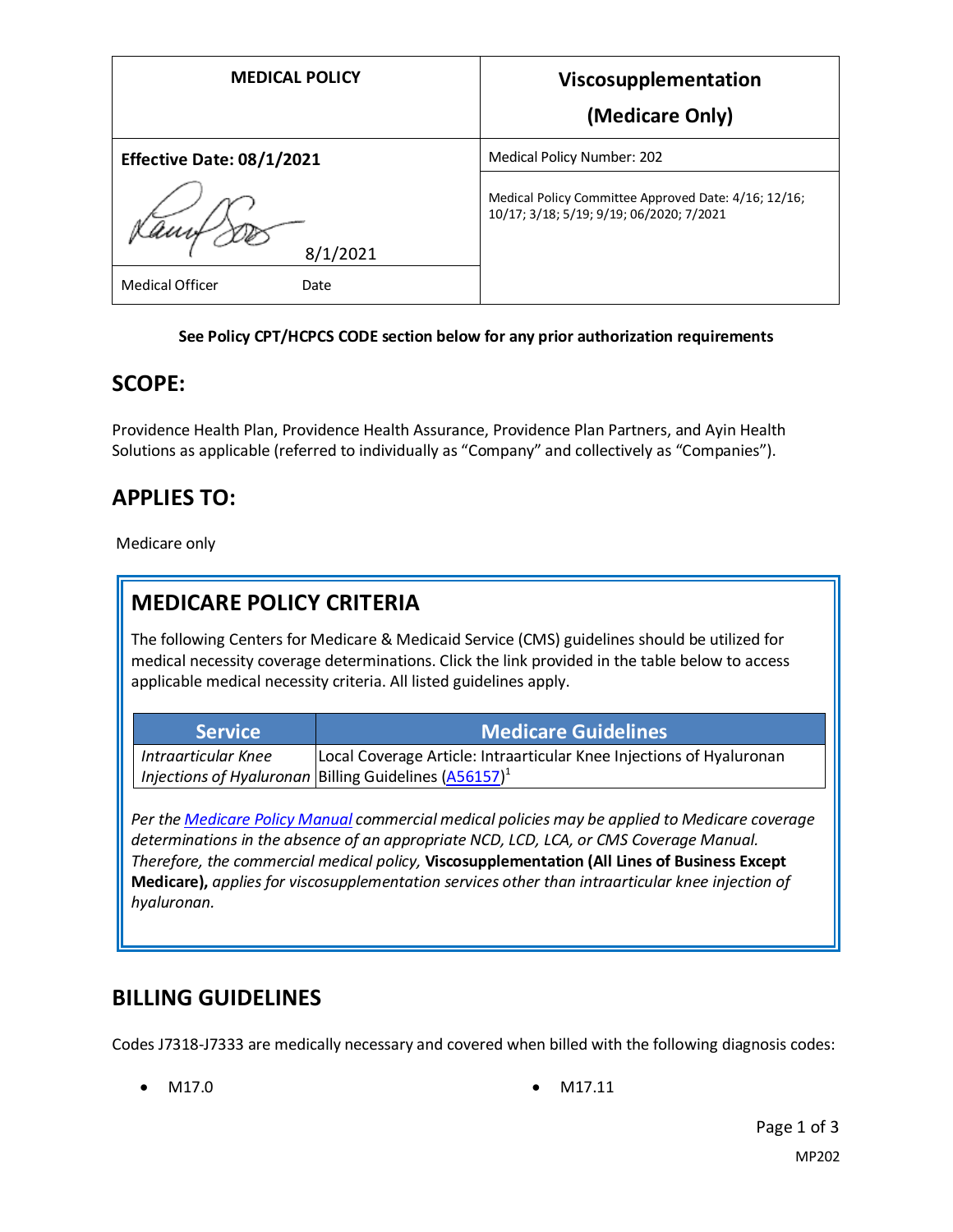- M17.12
- M17.2
- M17.31
- M17.32 • M17.4
- M17.5

See the linked LCA[, A56157,](https://www.cms.gov/medicare-coverage-database/details/article-details.aspx?articleId=56157) for all billing requirements.

# **CPT/HCPCS CODES**

| <b>Medicare Only</b>                                                                            |                                                                                                                                                                                     |
|-------------------------------------------------------------------------------------------------|-------------------------------------------------------------------------------------------------------------------------------------------------------------------------------------|
| No Prior Authorization Required                                                                 |                                                                                                                                                                                     |
| 20610                                                                                           | Arthrocentesis, aspiration and/or injection, major joint or bursa (eg, shoulder, hip, knee,<br>subacromial bursa); without ultrasound guidance                                      |
| 20611                                                                                           | Arthrocentesis, aspiration and/or injection, major joint or bursa (eg, shoulder, hip, knee,<br>subacromial bursa); with ultrasound guidance, with permanent recording and reporting |
| J7318                                                                                           | Hyaluronan or derivative, durolane, for intra-articular injection, 1 mg                                                                                                             |
| J7320                                                                                           | Hyaluronan or derivitive, genvisc 850, for intra-articular injection, 1 mg                                                                                                          |
| J7321                                                                                           | Hyaluronan or derivative, hyalgan or supartz, for intra-articular injection, per dose                                                                                               |
| J7322                                                                                           | Hyaluronan or derivative, hymovis, for intra-articular injection, 1 mg                                                                                                              |
| J7323                                                                                           | Hyaluronan or derivative, euflexxa, for intra-articular injection, per dose                                                                                                         |
| J7324                                                                                           | Hyaluronan or derivative, orthovisc, for intra-articular injection, per dose                                                                                                        |
| J7325                                                                                           | Hyaluronan or derivative, synvisc or synvisc-one, for intra-articular injection, 1 mg                                                                                               |
| J7326                                                                                           | Hyaluronan or derivative, gel-one, for intra-articular injection, per dose                                                                                                          |
| J7327                                                                                           | Hyaluronan or derivative, monovisc, for intra-articular injection, per dose                                                                                                         |
| J7328                                                                                           | Hyaluronan or derivative, gelsyn-3, for intra-articular injection, 0.1mg                                                                                                            |
| J7329                                                                                           | Hyaluronan or derivative, trivisc, for intra-articular injection, 1 mg                                                                                                              |
| J7331                                                                                           | Hyaluronan or derivative, synojoynt, for intra-articular injection, 1 mg                                                                                                            |
| J7332                                                                                           | Hyaluronan or derivative, triluron, for intra-articular injection, 1 mg                                                                                                             |
| J7333                                                                                           | Hyaluronan or derivative, visco-3, for intra-articular injection, per dose                                                                                                          |
| <b>Unlisted Codes</b>                                                                           |                                                                                                                                                                                     |
| All unlisted codes will be reviewed for medical necessity, correct coding, and pricing at the   |                                                                                                                                                                                     |
| claim level. If an unlisted code is billed related to services addressed in this policy then it |                                                                                                                                                                                     |
| will be denied as Not Covered.                                                                  |                                                                                                                                                                                     |
| J3490                                                                                           | Unclassified drugs                                                                                                                                                                  |

# **INSTRUCTIONS FOR USE**

Company Medical Policies serve as guidance for the administration of plan benefits. Medical policies do not constitute medical advice nor a guarantee of coverage. Company Medical Policies are reviewed annually and are based upon published, peer-reviewed scientific evidence and evidence-based clinical practice guidelines that are available as of the last policy update. The Companies reserve the right to